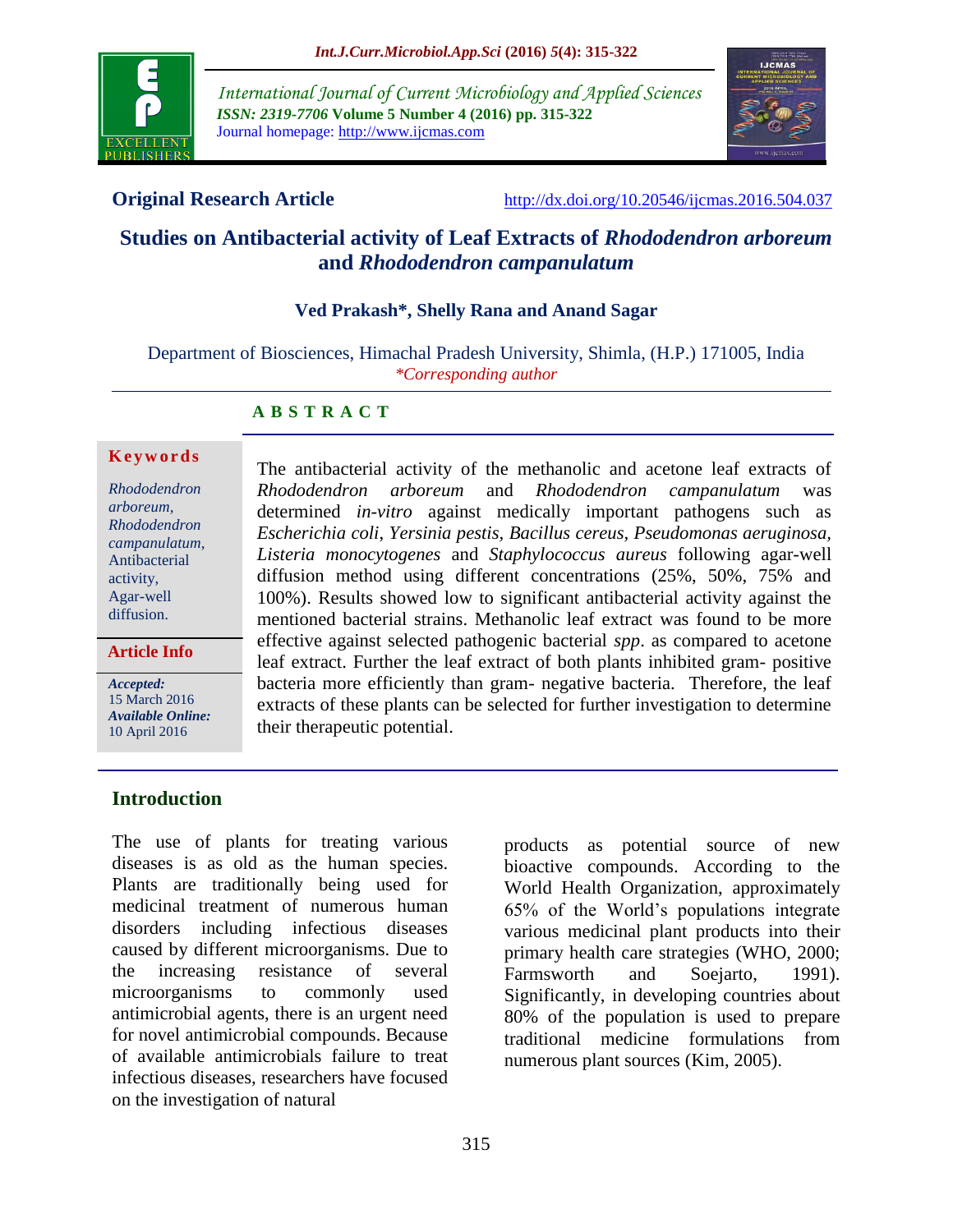Plants of the genus *Rhododendron* belong to the woody representatives of the family Ericaceae, which are typically used in a wide range of ethno-medical applications. *Rhododendron* genus consists of about 1025 species, which are mainly found at higher altitudes (Chamberlaim, 1996). In India, there are about 80 species and 14 subspecies of *Rhododendron*, which are distributed in the Himalayan region at the altitude ranging 1500-5500 meters (Bhattacharya, 2011). Extracts of different species of *Rhododendron* are generally used in traditional medicine in the countries of their indigenous habitats (Rehman *et al*., 2010).

*Rhododendron arboreum*, also known as burans or gurans, is an evergreen shrub or a small tree with a showy display of bright red flowers. Phytochemically, *R. arboreum* was reported to contain a large number of secondary metabolites such as alkaloids, flavonoids, glycosides, saponins, tannins, steroids and phlobatanins (Nisar *et al*., 2011). The leaves of *Rhododendron arboreum* were reported for significant antioxidant property (Anpin *et al*., 2010) while the ethanolic extract of the flowers showed potent anti-diabetic activity (Bhandary and Kawabata, 2008). Further it was also revealed that the methanolic extract of the flowers had potent antiglycation potential in rats (Verma *et al*., 2011).

*R.campanulatum* is an evergreen gregarious shrub which is found in the outer and inner ranges of the Alpine Himalayas from Kashmir to Bhutan at altitudes of 9,000 to 14,000 ft. The leaves of this plant are said to possess several medicinal and poisonous properties (Chopra *et al*., 1949; Kirtikar and Basu, 1933). *R. campanulatum* is known for its traditional medicinal value for different ailments like body ache, sore throat, digestion, skin diseases, rheumatism, syphilis, cold and fever, etc. (Popescu and

Kopp, 2013; Pushpandan *et al*., 1996; Prakash *et al*., 2007; Kunwar *et al*., 2010; Paudal *et al*., 2011; Tantry *et al*., 2011). The traditional method of using this plant is to mix the leaves and stem with tobacco and snuff to get relief from hemicranias and colds (DiPasuquale, 2005; WHO, 2001; Shakya and Bista, 2002).

Therefore, in the present work an attempt has been made to analyse the antibacterial potential of methanolic and acetonic extracts of *Rhododendron arboreum* and *R. campanulatum* against selected pathogenic bacterial strains.

## **Materials and Methods**

## **Collection of Plant Materials**

Leaves of *Rhododendron arboreum* and *Rhododendron campanulatum* were collected from Churdhar area of District Sirmaur, Himachal Pradesh, India. The collected plant materials were brought to the laboratory for further analysis.

## **Processing of Plant Material**

Leaves of *R. arboreum* and *R. campanulatum* were plucked and collected from respective plants, washed thoroughly under tap water and then with 2% Mercuric chloride. After that the leaves were cut into smaller pieces for quick drying. Cleaned leaves were shade dried for 15-20 days. The dried plant materials were crushed into fine powder with the help of pestle mortar. Finally the fine powder was stored in air tight container at room temperature.

## **Preparation of Methanolic and Acetone Extracts**

5gm dried leaves of *Rhododendron arboreum* and *R. campanulatum* were taken in separate Erlenmeyer flasks to which 50ml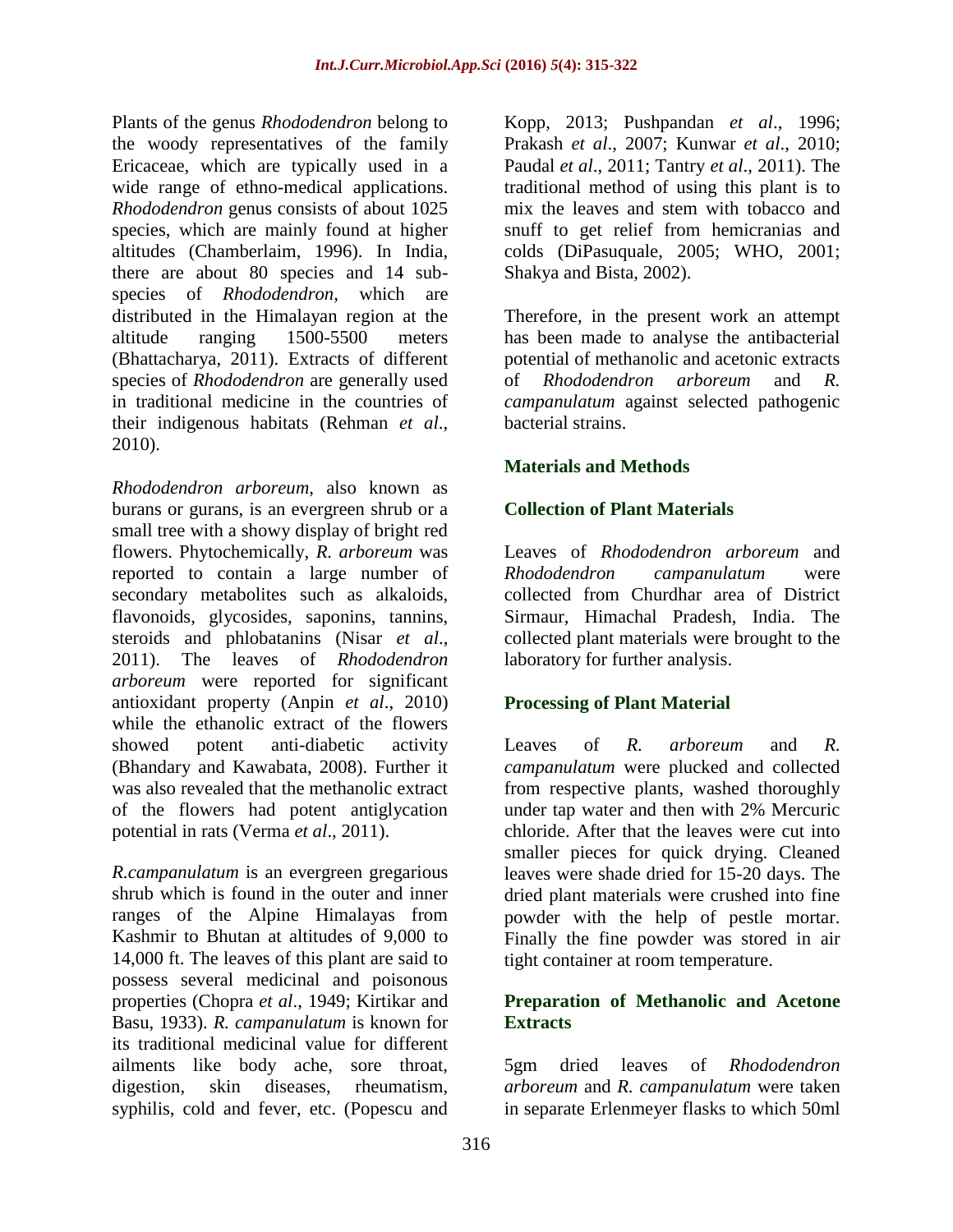of required solvents i.e., methanol and acetone were added. The flasks were covered with aluminium foil and allowed to stand for 3-5 days for extraction. These extracts were filtered through Whatman filter paper no. 1 and evaporated at 40°C using rotary evaporator. The extracts were collected and weighed. Finally, stock solution of conc. 50 mg/ml was prepared.

#### **Procurement of Bacteria**

Bacterial strains used for antibacterial studies were procured from Department of Biotechnology, Himachal Pradesh University, Summer Hill Shimla, India. Pathogens used for the study were *Escherichia coli, Pseudomonas aeruginosa, Yersinia pestis, Staphylococcus aureus, Bacillus cereus* and *Listeria monocytogenes.*

## **Revival of Pathogen**

The collected pathogens were revived in nutrient broth and stored in nutrient agar slants at 4°C.

#### **Screening the Antibacterial Activity of Methanolic and Acetone Extracts of**  *Rhododendron arboreum* **and**  *Rhododendron campanulatum*

Screening of plant extracts (methanol & acetone) of *R. arboreum* and *R. campanulatum* was done using agar-well diffusion method. Nutrient agar medium (Beef extract 1g, Yeast extract 2g, Sodium Chloride 1g, Peptone 5g, Agar 20g, Distilled Water 1000 ml) was used throughout the investigation. The medium was autoclaved at 121.6°C for 30 minutes and poured into petriplates. Bacteria were grown in nutrient broth for 24 hours. A 100µl of bacterial suspension was spread on each nutrient agar plate. Agar wells of 8 mm diameter were prepared with the help of sterilized stainless

steel cork borer in each Petri plate. The wells in each plate were loaded with 25%, 50%, 75% and 100% concentration of prepared leaf extracts of *R. arboreum* and *R. campanulatum.* The petri plate kept as a control contained pure solvent only. The plates were incubated at  $37 \pm 2^{0}$ C for 24 hours in the incubation chamber. The zone of growth inhibition was calculated by measuring the diameter of the inhibition zone around the well (in mm) including the well diameter. The readings were taken in perpendicular direction in all the three replicates and the average values were tabulated. Percentage inhibition of bacterial species was calculated after subtracting control from the values of inhibition diameter using control as standard (Hemashenpagam and Selvaraj, 2010).

Percentage of growth inhibition= (Control-Test/Control) x100

Control=average diameter of bacterial colony in control.

Test=average diameter of bacterial colony in treatment sets (Kannan *et al.,* 2009).

## **Results and Discussion**

In the present study, two common plants namely, *Rhododendron arboreum* and *Rhododendron campanulatum* were tested for their antimicrobial properties against selected human pathogens. Results obtained revealed that the tested plant extracts possess considerable potential antibacterial activity against *Escherichia coli, Yersinia pestis, Pseudomonas aeruginosa, Bacillus cereus, Listeria monocytogenes and Staphylococcus aureus* (Table 1 and 2).

The screening revealed that the methanolic leaf extract of *R. arboreum* was quite effective against *Listeria monocytogenes*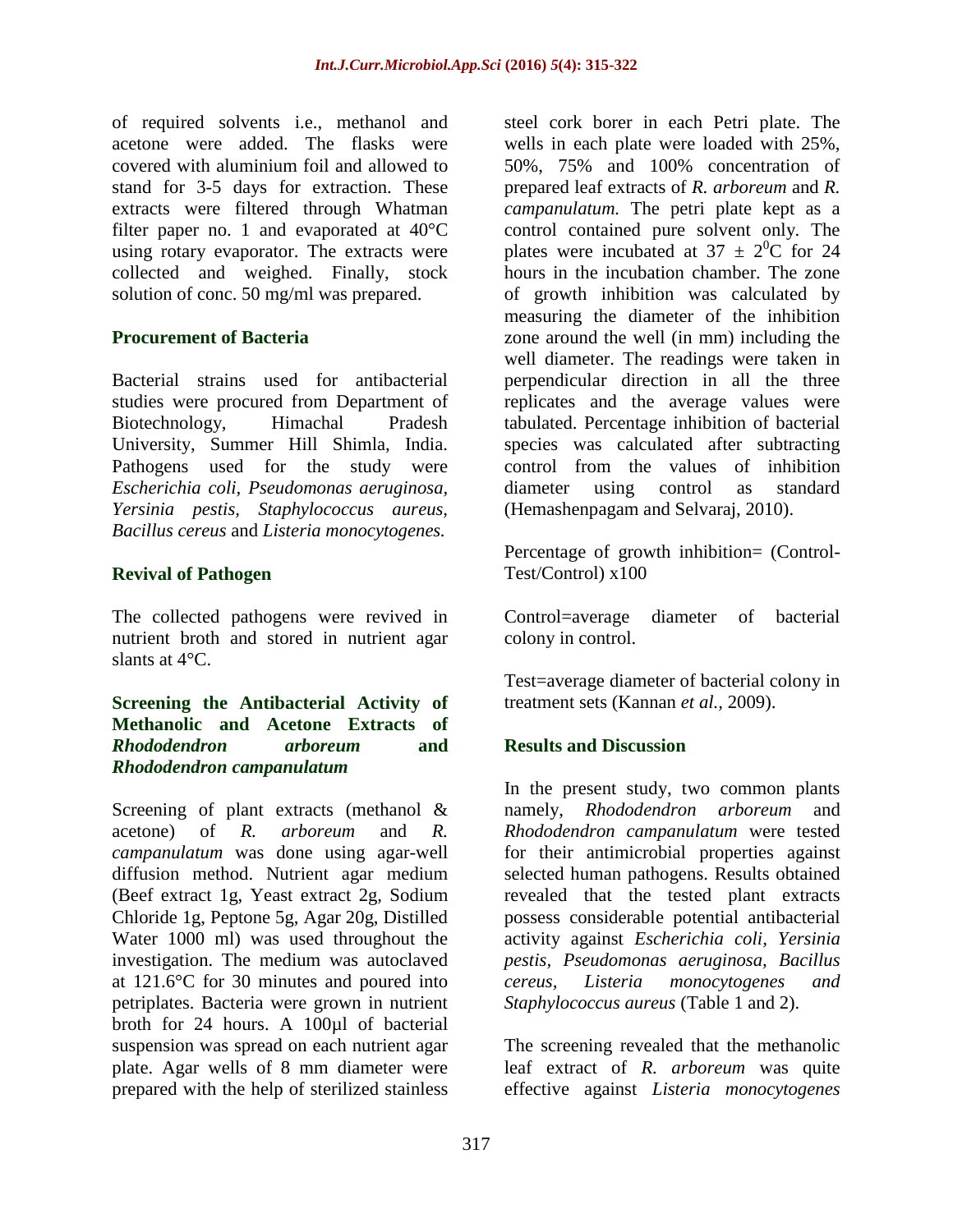(24.45±1.65mm at 100%, 22.00±0.00mm at 75%, 18.70±2.22mm at 50% and 16.00±1.05mm at 25%) and showed minimum inhibition was against *Pseudomonas aeruginosa* (16.10±1.87mm at 100%, 14.15±0.24mm at 75%, 12.40±0.59mm at 50% and 10.00±0.00mm at 25%) while the acetone leaf extract was found to be most effective against

*Staphylococcus aureus* (22.50±2.54mm at 100%, 20.20±0.90mm at 75%, 17.65±1.94mm at 50% and 15.60±1.75mm at 25%), and showed minimum inhibition against *Pseudomonas aeruginosa*  (15.10±0.89mm at 100%, 13.00±1.9mm at 75%, 11.85±1.87mm at 50% and 10.15±0.89mm at 25%) as given in table 1.

## **Table.1** Percent Inhibition of Growth of Pathogenic Bacterial *spp*. at Different Concentrations of Methanolic and Acetone Extracts of *R. Arboreum*

| <b>Extract</b>        | Concen-<br>tration<br>in $\%$ | Inhibition zone diameter (In mm) |                  |                  |                  |                  |                  |  |  |  |
|-----------------------|-------------------------------|----------------------------------|------------------|------------------|------------------|------------------|------------------|--|--|--|
|                       |                               | E. coli                          | Y. pestis        | P. aeruginosa    | B. cereus        | L. monocytogenes | S. aureus        |  |  |  |
| Methanolic<br>Extract | Control                       | $0.00 \pm 0.00$                  | $0.00 \pm 0.00$  | $0.00 \pm 0.00$  | $0.00 \pm 0.00$  | $0.00+0.00$      | $0.00 \pm 0.00$  |  |  |  |
|                       | 25                            | $14.45 \pm 0.25$                 | $15.80 \pm 1.30$ | $10.00 \pm 0.00$ | $12.45 \pm 0.77$ | $16.00 \pm 1.05$ | $14.50 \pm 0.78$ |  |  |  |
|                       | 50                            | $16.20 \pm 1.27$                 | $17.95 \pm 1.56$ | $12.40 \pm 0.59$ | $13.85 \pm 0.98$ | $18.70 \pm 2.22$ | $17.20 \pm 0.44$ |  |  |  |
|                       | 75                            | $18.45 \pm 1.55$                 | $20.50 \pm 2.00$ | $14.15 \pm 0.24$ | $15.90 \pm 1.08$ | $22.00 \pm 0.00$ | $19.60 \pm 0.67$ |  |  |  |
|                       | 100                           | $20.43 \pm 0.47$                 | $23.00 \pm 0.00$ | $16.10 \pm 1.87$ | $18.30\pm06$     | $24.45 \pm 1.65$ | $21.35 \pm 1.33$ |  |  |  |
| Acetone<br>Extract    | Control                       | $0.00 \pm 0.00$                  | $0.00 \pm 0.00$  | $0.00 \pm 0.00$  | $0.00 \pm 0.00$  | $0.00 \pm 0.00$  | $0.00 \pm 0.00$  |  |  |  |
|                       | 25                            | $14.00 \pm 0.89$                 | $13.50 \pm 1.44$ | $10.15 \pm 0.89$ | $12.15 \pm 1.55$ | $11.00+0.54$     | $15.60 \pm 1.75$ |  |  |  |
|                       | 50                            | $15.90 \pm 0.70$                 | $15.20 \pm 0.76$ | $11.85 \pm 1.87$ | $14.30 \pm 1.00$ | $13.45 \pm 0.66$ | $17.65 \pm 1.94$ |  |  |  |
|                       | 75                            | $18.10 \pm 1.08$                 | $17.60 \pm 0.70$ | $13.00 \pm 1.91$ | $17.30 \pm 0.87$ | $16.10\pm0.79$   | $20.20 \pm 0.90$ |  |  |  |
|                       | 100                           | $19.25 \pm 0.76$                 | $19.75 \pm 2.03$ | $15.10 \pm 0.98$ | $19.00 \pm 1.56$ | $19.55 \pm 0.24$ | $22.50 \pm 2.54$ |  |  |  |

Each data represent mean of three replicates  $\pm$  S.D

## **Table.2** Percent Inhibition of Growth of Pathogenic Bacterial *spp*. at Different Concentrations of Methanolic and Acetone Extracts of *R. campanulatum*

| <b>Extract</b>            | Concen-<br>tration<br>in $\%$ | Inhibition zone diameter (In mm) |                  |                     |                  |                     |                  |  |  |
|---------------------------|-------------------------------|----------------------------------|------------------|---------------------|------------------|---------------------|------------------|--|--|
|                           |                               | E. coli                          | Y. pestis        | $P$ .<br>aeruginosa | B. cereus        | L.<br>monocytogenes | S. aureus        |  |  |
| Methanol<br>ic<br>Extract | Control                       | $0.00 \pm 0.00$                  | $0.00 \pm 0.00$  | $0.00 \pm 0.00$     | $0.00 \pm 0.00$  | $0.00 \pm 0.00$     | $0.00 \pm 0.00$  |  |  |
|                           | 25                            | $16.22 \pm 0.50$                 | $12.42 \pm 0.74$ | $14.10 \pm 1.01$    | $17.00 \pm 0.37$ | $18.24 \pm 2.08$    | $15.16 \pm 0.86$ |  |  |
|                           | 50                            | $18.38 \pm 0.29$                 | $15.08 \pm 0.45$ | $16.60 \pm 0.33$    | $20.67 \pm 1.58$ | $21.00 \pm 0.00$    | $17.54 \pm 0.31$ |  |  |
|                           | 75                            | $21.00\pm0.60$                   | $17.50 \pm 1.22$ | $19.76 \pm 0.58$    | $23.45 \pm 1.42$ | $24.80 \pm 0.75$    | $20.35 \pm 1.70$ |  |  |
|                           | 100                           | $23.87 \pm 1.20$                 | $20.68 \pm 0.96$ | $21.90 \pm 0.44$    | $26.18 \pm 1.15$ | $28.32 \pm 0.48$    | $22.90 \pm 2.00$ |  |  |
| Acetone<br>Extract        | Control                       | $0.00 \pm 0.00$                  | $0.00 \pm 0.00$  | $0.00 \pm 0.00$     | $0.00 \pm 0.00$  | $0.00 \pm 0.00$     | $0.00 \pm 0.00$  |  |  |
|                           | 25                            | $12.40 \pm 0.76$                 | $16.00 \pm 0.19$ | $14.05 \pm 0.16$    | $17.90 \pm 0.00$ | $15.85 \pm 0.90$    | $14.00 \pm 1.09$ |  |  |
|                           | 50                            | $15.00 \pm 0.87$                 | $18.28 \pm 0.32$ | $16.43 \pm 0.98$    | $21.00 \pm 1.32$ | $18.00 \pm 1.54$    | $17.18 \pm 0.00$ |  |  |
|                           | 75                            | $17.20 \pm 1.21$                 | $21.76 \pm 0.45$ | $19.28 \pm 0.55$    | $24.92 \pm 1.47$ | $22.14 \pm 1.42$    | $21.66 \pm 0.53$ |  |  |
|                           | 100                           | $19.15 \pm 0.67$                 | $23.34 \pm 0.25$ | $21.10 \pm 1.45$    | $28.22 \pm 0.77$ | $25.86 \pm 2.77$    | $25.50 \pm 1.73$ |  |  |

Each data represent mean of three replicates  $\pm$  S.D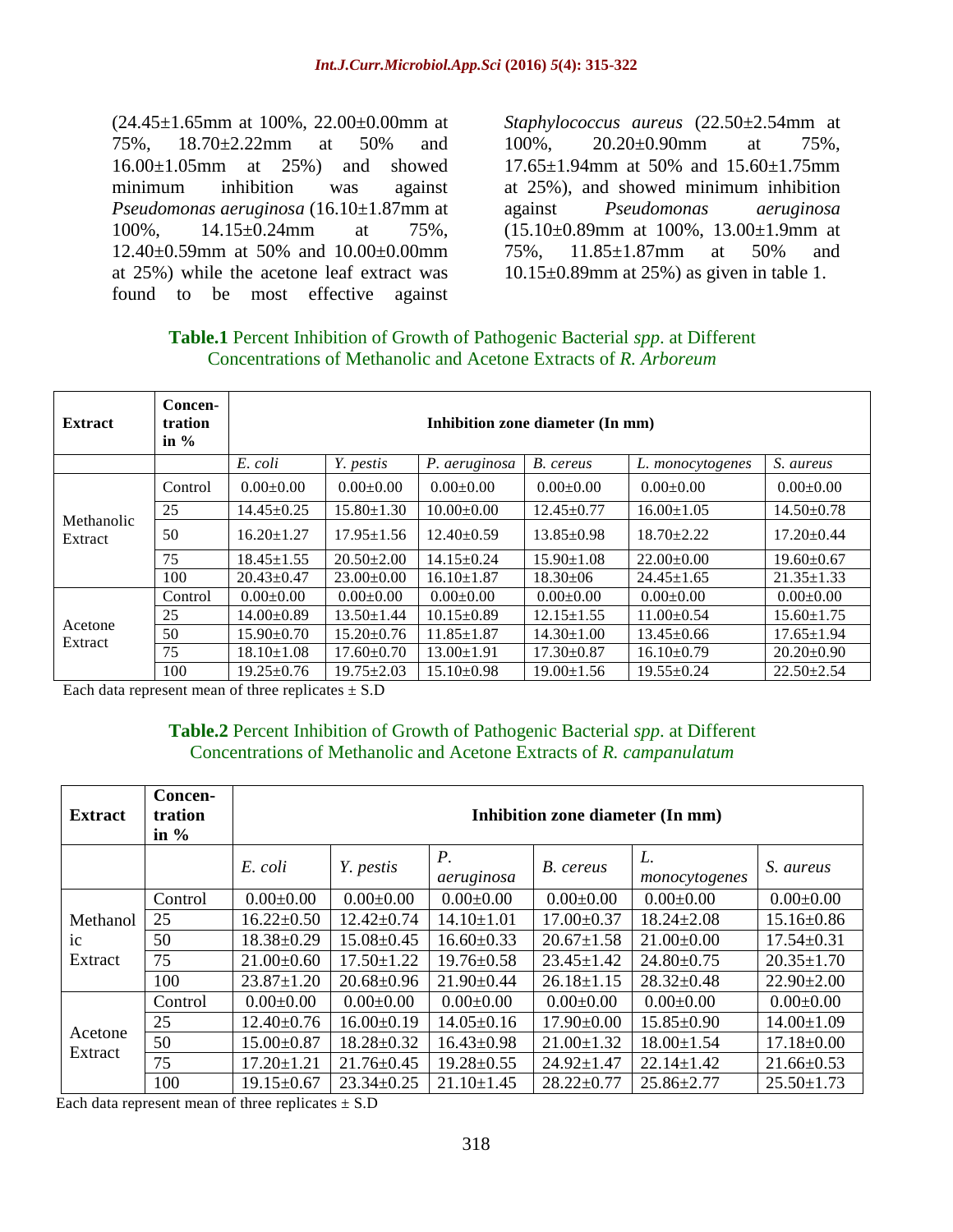



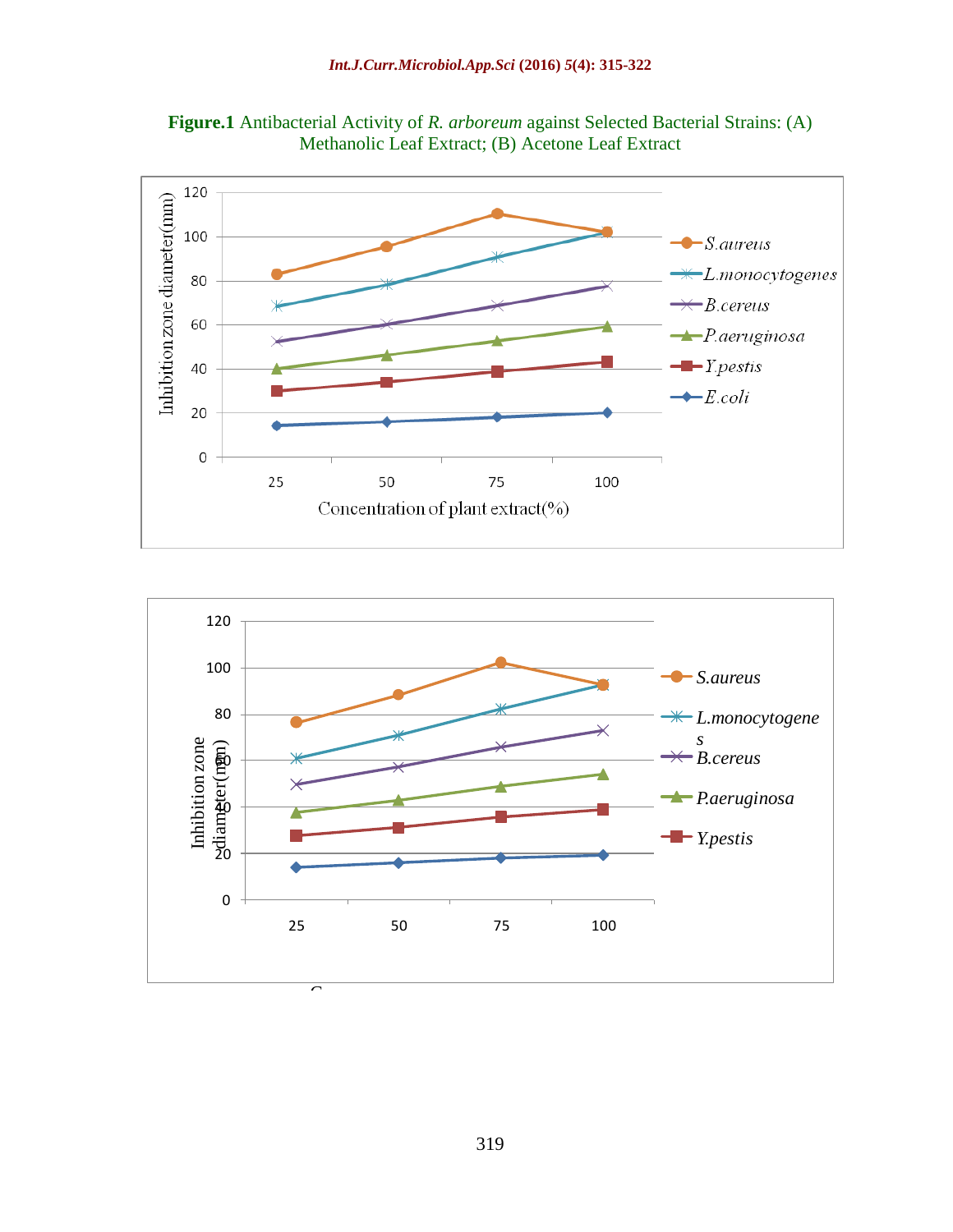



In case of *R. campanulatum*, the methanolic leaf extract was found to be most effective against *Listeria monocytogenes*  (28.32±0.48mm at 100%, 24.80±0.75mm at 75%, 21.00±0.00mm at 50% and 18.24±2.08mm at 25%), and it affected minimum inhibition to *Yersinia pestis* 

(20.68±0.96mm at 100%, 17.50±1.22mm at 75%, 15.08±0.45mm at 50% and 12.42±0.74mm at 25%). Acetone leaf extract showed considerable potential against *Bacillus cereus* (28.22±0.77mm at 100%, 24.92±1.47mm at 75%, 21.00±1.32mm at 50% and 17.90±0.00mm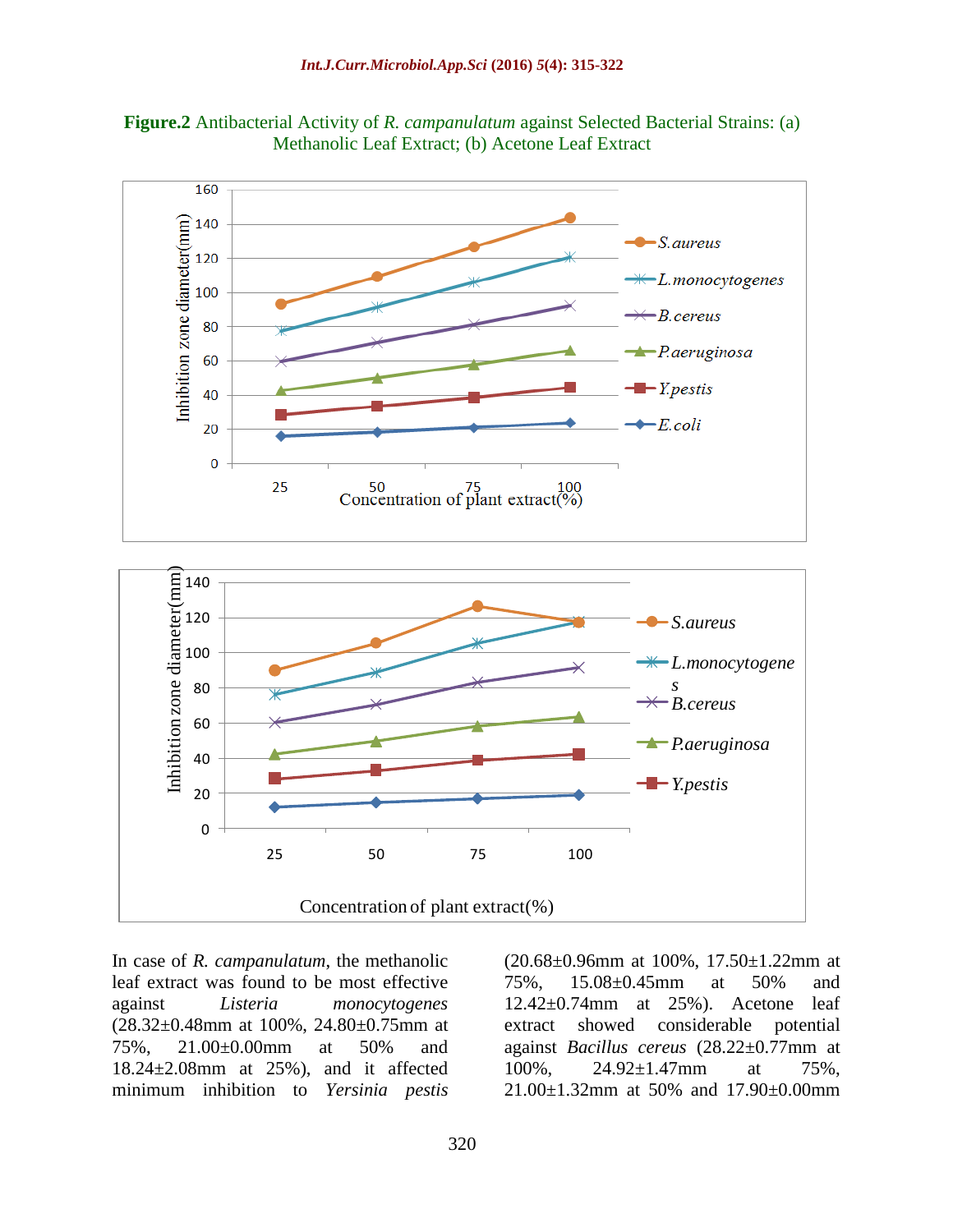at 25%), and minimum inhibition was found in *Escherichia coli* (19.15±0.67mm at 100%, 17.20±1.21mm at 75%, 15.00±0.87mm at 50% and 12.40±0.76mm at 25%) as given in table 2.

It was concluded from the above experimental observations that the plants *Rhododendron arboreum* and *Rhododendron campanulatum* showed potent antibacterial activity against different bacterial strains at all concentrations. Methanolic leaf extract was found to be more effective against pathogenic bacterial *spp*. as compared to acetone leaf extract. Further the leaf extract of both plants showed more inhibition effect in grampositive bacteria than in gram- negative bacteria. Possible reasons for this antibacterial activity of *R. arboreum* and *R*. *campanulatum* are presence of alkaloids, tannins, saponins, terpenes and flavonoids in their leaves (Saklani and Chandra, 2015; Paudel *et al*., 2011). Findings of present study are preliminary and further investigations are required to determine the exact nature of the bioactive compounds which may be present in the leaves.

## **Acknowledgement**

Authors want to put on record their gratitude to the Chairperson, Department of Biosciences, HP University Shimla for providing Lab facilities. First author acknowledges the financial assistance provided by Indian Council of Medical Research (ICMR), New Delhi to conduct this work.

## **Conflict of Interest**

The authors hereby declare that there is no conflict of interest regarding the manuscript and experimentation done.

#### **References**

- Anpin, Raja, R.D., Prakash, J.W., Jeeva, S. 2010. Antibacterial activity of some medicinal plants used by Kani tribe, Southern Western Ghats, Tamilnadu, India. *In*: Trivedi, P.C. (Ed.), Ethnic Tribes and Medicinal Plants. Jaipur: Pointer Publishers. 28–45.
- Bhandary, M.R., Kawabata, J. 2008. Antidiabetic activity of Laligurans (*Rhododendron arboreum* Sm.) flower. *J. F. Sci. Technol*., 4: 61–63.
- Bhattacharyya, D. 2011. *Rhododendron*  species and their uses with special reference to the Himalayas. Assam University. *J. Sci. Technol. Biol. Environ. Sci.,* 7: 161–7.
- Chamberlain, D.F. 1996. The genus *Rhododendron*, its classification and synonymy. Royal Botanic Gardens, Kew.
- Chopra, R.N., Badhwar, R.L., Ghosh, S. 1949. Poisonous plants of India, Manager of Publications, Delhi. 1,613.
- DiPasquale, R. 2005. The aboca museum: Displaying the history of herbal medicine in Italy and Europe*. J. Am. Bot. Coun*., 65: 50–57.
- Farnsworth, N.R., Soejarto, D.D. 1991. The conservation of medicinal plants. *In*: O. A, V. H, H. S, (Eds.), Global importance of medicinal plants. Cambridge: Cambridge University Press. 25–51.
- Hemashenpagam, N., Selvaraj T. 2010. Antibacterial potential of different extracts of *Solanum xanthocarpum* Chard and Wendt. *Pl. Arch.,* 1: 387– 390.
- Kannan, P., Ramadevi, S.R., Hopper, W. 2009. Antibacterial activity of *Terminalia chebula* fruit extract. *Afr. J. Microbiol.,* 3: 180–184.
- Kim, H.S. 2005. Do not put too much value on conventional medicines. *J.*